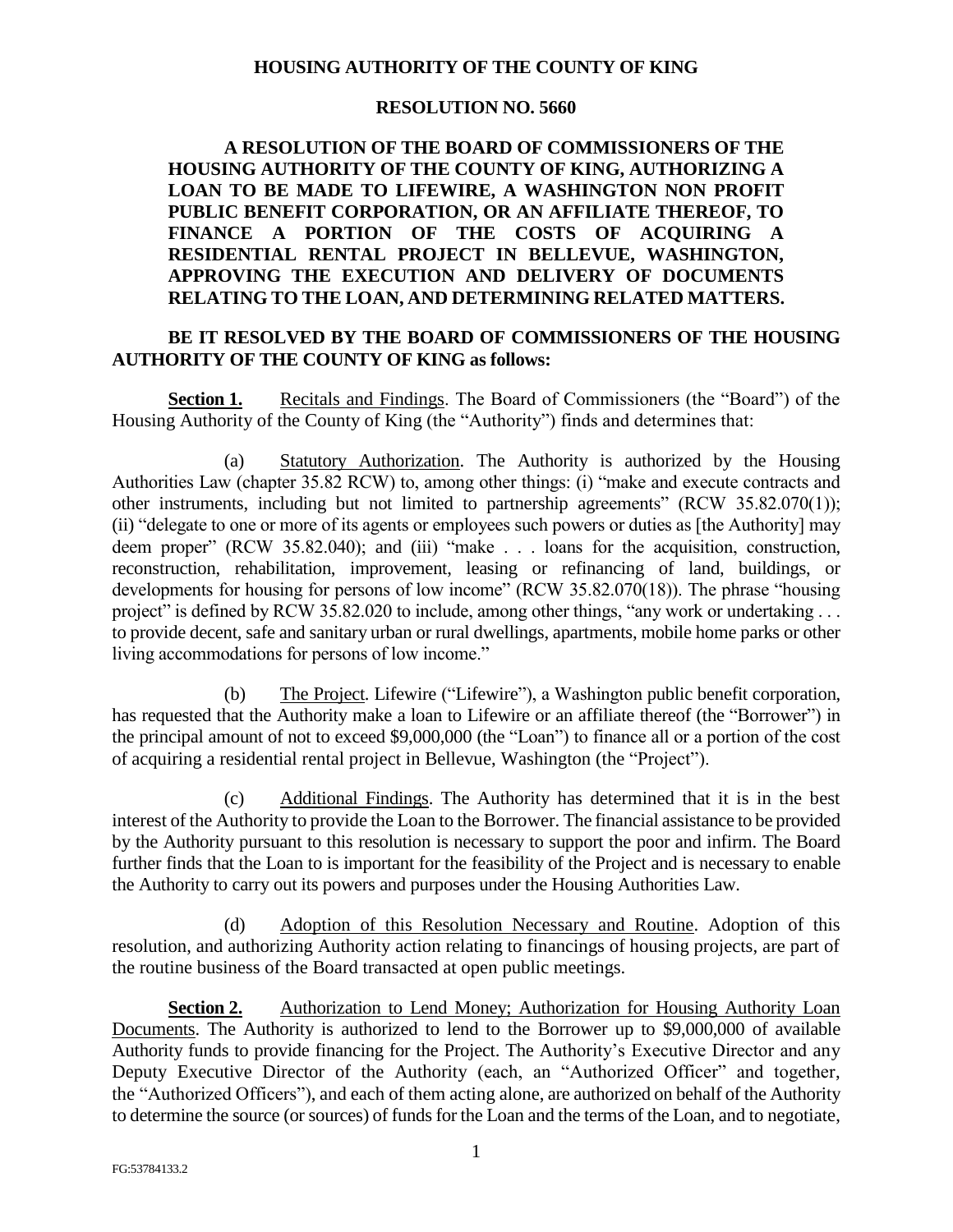execute, deliver and, if applicable, file (or cause to be executed and delivered and, if applicable, filed) on behalf of the Authority, documents pertaining to and evidencing the Loan (collectively, the "Housing Authority Loan Documents") in such forms as any Authorized Officer may approve. The Authorized Officers (and each of them acting alone) are further authorized and directed to take any other action and to execute such other documents as may be required to be taken or executed by the Authority, under the provisions of or as necessary to carry out the transactions contemplated by the Housing Authority Loan Documents (including the amendment of any such documents if necessary to further the purposes thereof or resolve ambiguities therein). An Authorized Officer's signature on a Housing Authority Loan Document or other instrument contemplated by this resolution shall be construed as the Authority's approval of such Housing Authority Loan Document or other instrument.

Supplemental Authorization. The Authorized Officers, and each of them Section 3. acting alone, are authorized on behalf of the Authority to: (i) determine that any document authorized by this resolution is, at the time such document otherwise would be executed, no longer necessary or desirable and, based on such determination, cause the Authority not to execute or deliver such document; and (ii) execute and deliver and, if applicable, file (or cause to be delivered and/or filed) any government forms, affidavits, certificates, letters, documents, agreements and instruments that such officer determines to be necessary or advisable to give effect to this resolution and to consummate the transactions contemplated herein.

Execution of Duties and Obligations. The Board authorizes and directs the Section 4. Authorized Officers, and each of them acting alone, and all other proper officers, agents, attorneys and employees of the Authority to carry out, or cause to be carried out, all obligations of the Authority under the Housing Authority Loan Documents and other instruments authorized by this resolution, and to perform or cause to be performed such other acts as they shall consider necessary or advisable in connection with the Loan, or in order to give effect to this resolution and the transactions contemplated herein.

Ratification and Confirmation. All actions of the Authority and its officers Section 5. prior to the date hereof and consistent with the terms of this resolution are ratified and confirmed.

Effective Date. This resolution shall be in full force and effect from and after Section 6. its adoption and approval.

ADOPTED AT THE BOARD OF COMMISSIONERS OF THE HOUSING AUTHORITY OF THE COUNTY OF KING AT AN OPEN PUBLIC MEETING THIS 17TH DAY OF AUGUST, 2020.

> **HOUSING AUTHORITY OF THE COUNTY** OF KING

Douglas J. Barnes, Chair

**Board of Commissioners** 

**ATTEST:** 

Stephen J. Norman **Executive Director and Secretary-Treasurer** 

FG:53784133.2

 $\overline{2}$